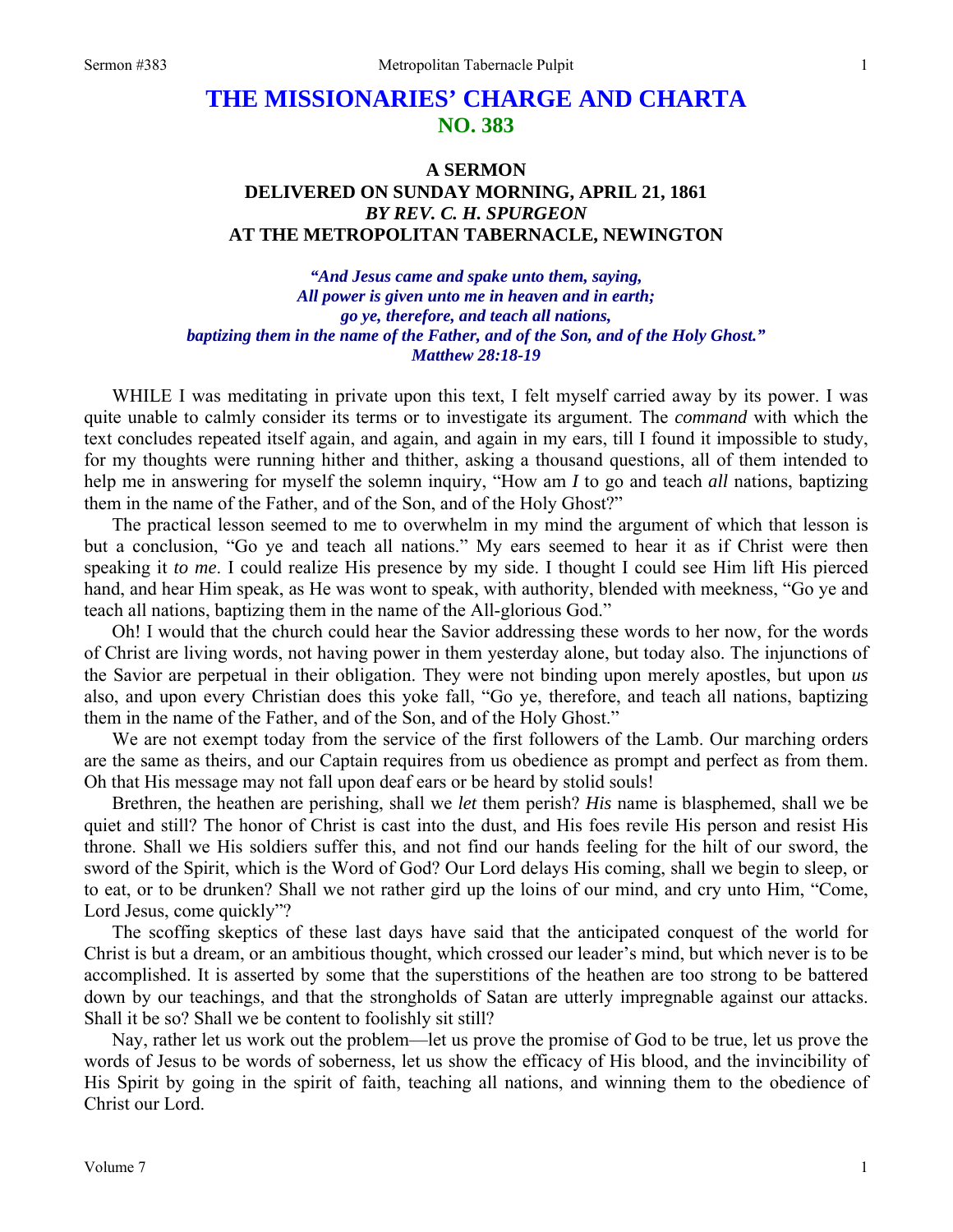I do not know how to begin to preach this morning, but still it seems to me, standing here, as if *I* heard that voice saying, "Go thou, therefore, and teach all nations." And my soul sometimes pants and longs for the liberty to preach Christ where He was never preached before, not to build upon another man's foundation, but to go to some untrodden land, some waste where the foot of Christ's minister was never seen, that there "the solitary place might be glad for us, and the wilderness rejoice and blossom as the rose."

I have made it a solemn question whether I might not testify in China or India the grace of Jesus, and in the sight of God I have answered it. I solemnly feel that my position in England will not permit my leaving the sphere in which I now am, or else tomorrow I would offer myself as a missionary. Oh, do none of you hear the call this morning?

You who are free from so great a work as that which is cast upon me—you who have talents as yet undevoted to any special end, and powers of being as yet unconsecrated to any given purpose, and unconfined to any one sphere? Do you not hear my Master saying, in tones of plaintive sorrow, blended with an authority which is not to be denied, "Go ye, therefore, and teach all nations, baptizing them in the name of the Father, and of the Son, and of the Holy Ghost"?

Oh, that I could preach like Peter the Hermit—a better crusade than he! Oh that there were might in some human lip to move the thousands of our Israel to advance at once, unanimously and irresistibly to the world's conquest, like one tremendous tide rising from the depths of the ocean, to sweep over the sands, the barren sands which are now given up to desolation and death! Oh, that once again the voice of thunder could be heard, and the lightning spirit could penetrate each heart, that as one man the entire church might take the marching orders of her Lord, and go teach all nations, baptizing them in the name of Israel's God!

O Lord, if *we* fail to speak, fail not You to speak. And if we know not how to bear Your burden, or express Your awful thoughts, yet speak You with that all-constraining silent voice which well-trained ears can hear, and make Your servants obedient to You now, for Christ's sake!

> *"Awake, Thou Spirit, who of old Didst fire the watchman of the church's youth, Who faced the foe, unshrinking, bold, Who witness'd day and night the eternal truth, Whose voices through the world are ringing still, And bringing hosts to know and do Thy will!*

*"Oh that Thy fire were kindled soon, That swift from land to land its flame might leap! Lord, give us but this priceless boon Of faithful servants, fit for Thee to reap The harvest of the soul; look down and view How great the harvest, yet the laborers few.* 

*"Oh haste to help ere we are lost! Send forth evangelists, in spirit strong, Arm'd with Thy Word, a dauntless host, Bold to attack the rule of ancient wrong; And let them all the earth for Thee reclaim, To be Thy kingdom and to know Thy name."* 

This morning, we shall first dwell a little while upon the *command*, and then secondly, we shall enlarge upon the *argument*. There is an argument, as you will perceive, "Go ye, *therefore*, and teach all nations."

**I.** First, my brethren and very briefly indeed, a few things about the COMMAND.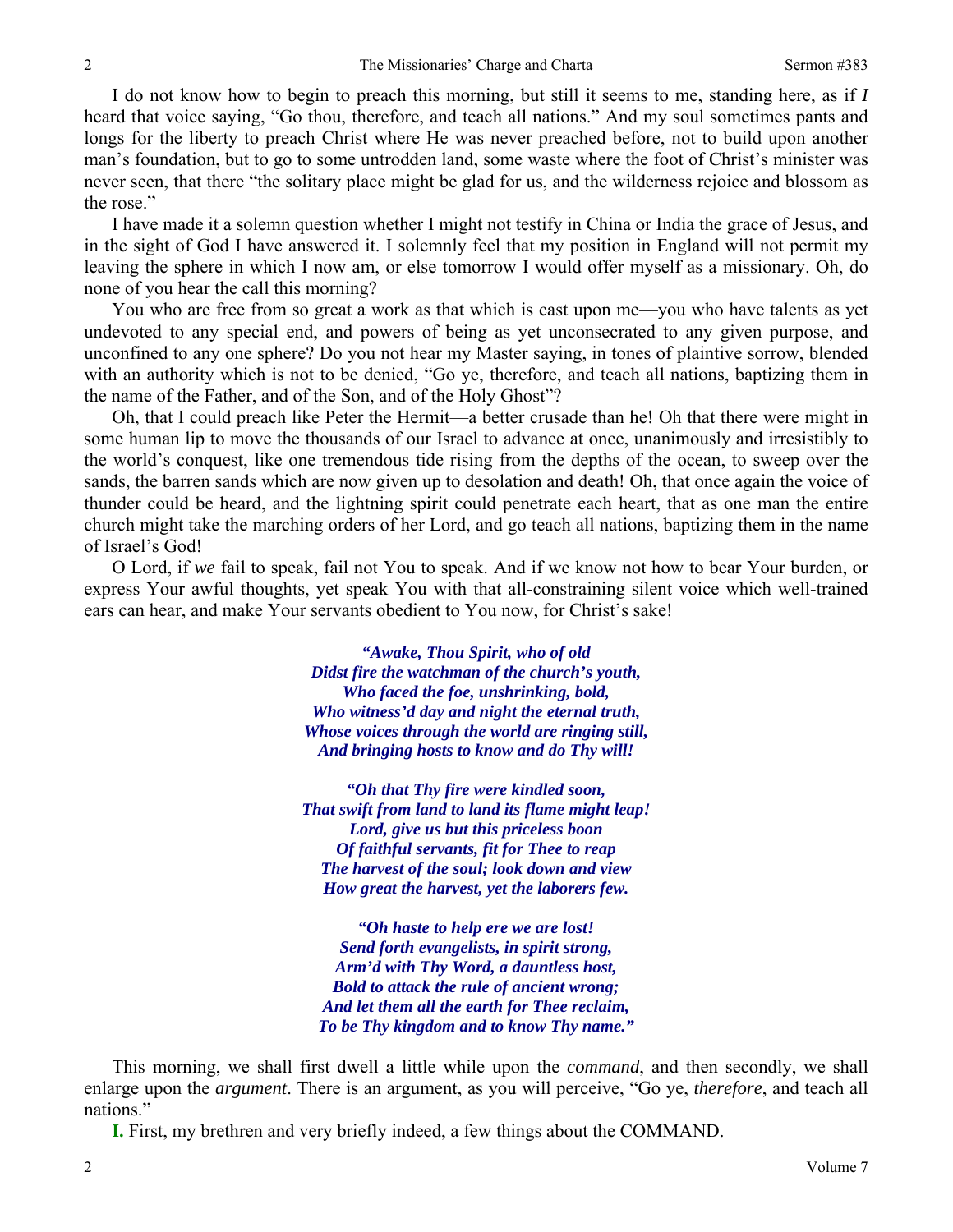And we must remark, first, what a singularly loving one it is. Imagine Mahomet on his dying bed saying to his disciples, "All power is given unto me in heaven and in earth," what would be his command? "Go ye, therefore, with sharp scimitars, and propound faith in the prophet, or death as the dread alternative. Avenge me of the men who threw stones at the prophet, make their houses a dunghill, and cut them in pieces, for vengeance is mine, and God's prophet *must* be avenged of his enemies."

But Christ, though far more despised and persecuted of men, and having a real power which that pretended prophet never had, says to His disciples, as He is about to ascend to heaven, "All power is given unto me in heaven and in earth; go ye, therefore, and teach all nations, baptizing them in the name of the Father, and of the Son, and of the Holy Ghost." It is the voice of love, not of wrath. "Go and teach them the power of My blood to cleanse, the willingness of My arms to embrace, the yearning of My heart to save!

"*Go and teach them*. Teach them no more to despise Me, no more to think My Father an angry and implacable Deity. Teach them to 'bow the knee, and kiss the Son,' and find peace for all their troubles, and a balm for all their woes in Me. Go you, speak as I have spoken, weep as I have wept, invite as I have invited—exhort, entreat, beseech and pray, as I have done before you.

"Tell them to come unto Me, if they be weary and heavy laden, and *I* will give them rest. And say unto them, 'I have no pleasure in the death of him that dieth, but had rather that he should turn unto me and live.'" What a generous and gracious command is that of the text, "Go ye, therefore, and teach all nations, baptizing them in the name of the Father, and of the Son, and of the Holy Ghost."

Note, too, how exceedingly plain is the command "Go ye, *teach* all nations." The Romish church has misunderstood this. She says, "Go ye, mystify all nations, sound in their ears a language once living, but now dead—take to them the Latin tongue, and let that be sounded with all the harmony of sweet music, and they will be converted. Erect the sumptuous altar, clothe the priest in mystic garments, celebrate mysterious rites, and make the heathen wonder, dazzle them with splendor, amaze them with mystery."

But "Nay," says Christ, "nay, go ye and *teach*." Why, it is the mother's work with her child. It is the tutor's work with the boy and with the girl, "Go ye, and teach." How simple! Illustrate, explain, expound, tell, inform, narrate. Take from them the darkness of ignorance, reveal to them the light of revelation.

Teach! Be content to sit down, and tell them the very plainest and most common things. It is not your eloquence that shall convert them, it is not your gaudy language or your polished periods that shall sway their intellects. Go and teach them.

Teach them! Why, my hearer, I say again, this is a word which has to do with the rudiments of knowledge. We do not preach to children, we teach them, and we are not so much to preach to nations that word seems too big and great for the uncivilized and childish people. Go ye, and teach them first the very simplicities of the cross of Christ.

And note how He puts it next. Who are to be taught? "Go ye and teach *all nations*." The Greek has his philosophers, teach *him*—he is but a child, he is a fool, though he thinks himself to be wise. There be polite nations which have a literature of their own, far larger and more extensive than the literature of the Christian, teach them, nevertheless—they are to be *taught*, and unless they are willing to take the learner's place, and to become as little children, they can in no wise enter into the kingdom of heaven.

Do not debate and argue with them, put not yourself with them upon their level as a combatant concerning certain dogmas. Insist upon it that *I* have sent you—sent you to teach the most erudite and profoundly learned, and when you shall claim it, I am with you always to back your claim, and men shall be willing to sit at your feet to be taught the name of Jesus.

I do not know whether *all* our missionaries have caught the idea of Christ, "Go ye and *teach* all nations," but many of them have, and these have been honored with many conversions. The more fully they have been simple teachers*,* not philosophers of the Western philosophy, not eager disputants concerning some English dogma, I say the more plainly they have gone forth as teachers sent from God to teach the world, the more successful have they been. "Go ye, therefore, and teach."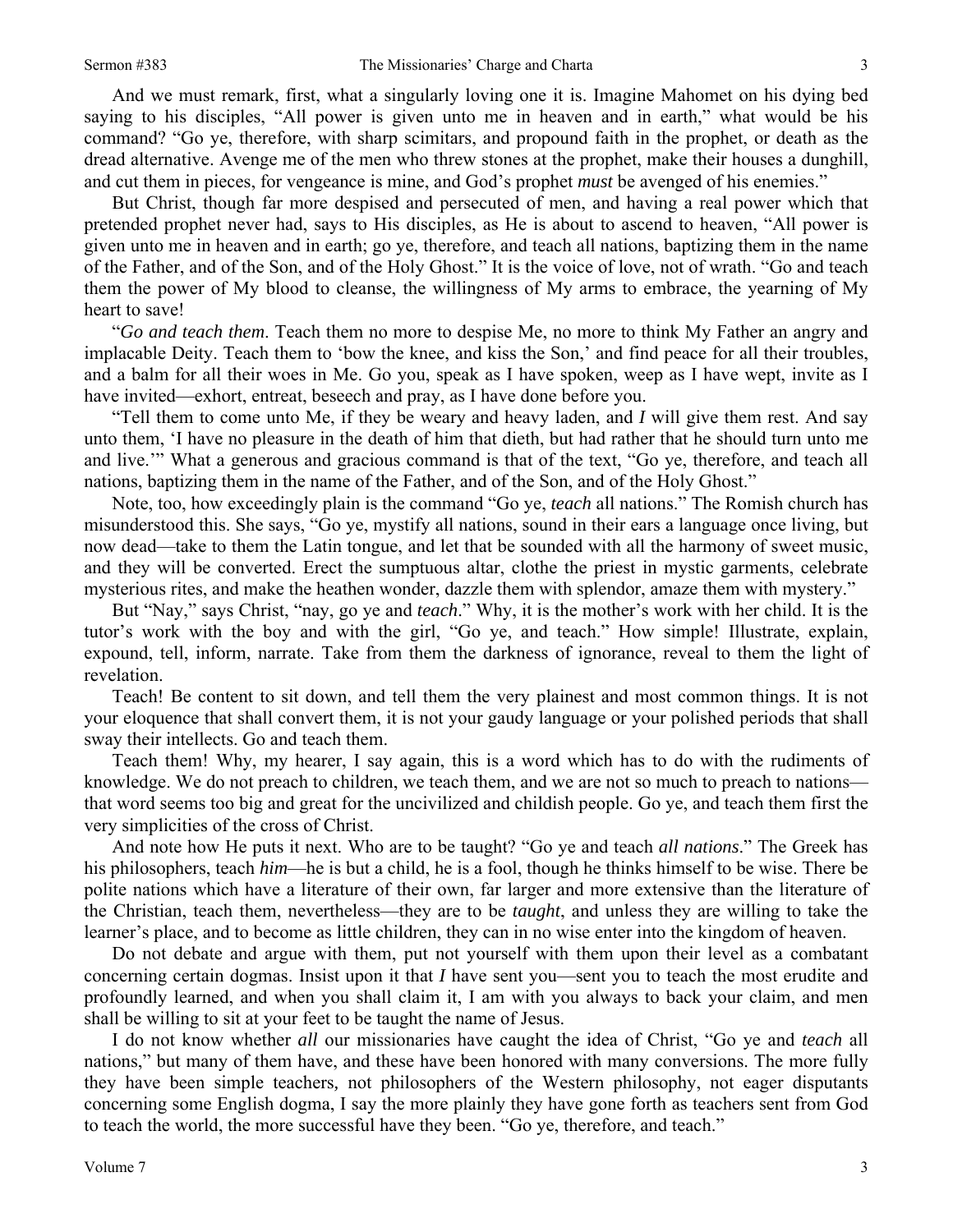Some may think, perhaps, there is less difficulty in teaching the learned than in teaching the uncivilized and barbarous. There is the same duty to the one as to the other, "Go and teach." "But they brandish the tomahawk." Teach them, and lie down and sleep in their hut, and they shall marvel at your fearlessness and spare your life.

"But they feed on the blood of their fellows, they make a bloody feast about the cauldron in which a man's body is the horrible menu." *Teach* them, and they shall empty their war kettle, and they shall bury their swords, and bow before you, and acknowledge King Jesus. "But they are brutalized, they scarcely have a language—a few clicking sounds make up all that they can say." Teach them, and they shall speak the language of Canaan, and sing the songs of heaven.

The fact has been proved, brethren, that there are no nations incapable of being taught, nay, that there are no nations incapable afterwards of teaching others. The Negro slave has perished under the lash, rather than dishonor his Master. The Eskimo has climbed his barren steeps, and borne his toil, while he has recollected the burden which Jesus bore. The Hindu has patiently submitted to the loss of all things, because he loved Christ better than all. Feeble Malagasy women have been prepared to suffer and to die, and have taken joyfully suffering for Christ's sake.

There has been heroism in every land for Christ, men of every color and of every race have died for *Him*. Upon His altar has been found the blood of all kindreds who are upon the face of the earth. Oh! tell me not they cannot be taught. Sirs, they can be taught to die for Christ, and this is more than some of you have learned. They can rehearse the very highest lesson of the Christian religion—that self-sacrifice which knows not itself, but gives up all for Him.

At this day, there are Karen missionaries preaching among the Karens with as fervid an eloquence as ever was known by Whitefield. There are Chinese teaching in Borneo, Sumatra, and Australia, with as much earnestness as Morison or Milne first taught in China. There are Hindu evangelists who are not ashamed to have given up the Brahminical thread, and to eat with the Pariah, and to preach with him the riches of Christ.

There have been men found of every class and kind, not only able to be taught, but able to become teachers themselves, and the most mighty teachers too, of the grace of the Lord Jesus Christ. Well was that command warranted by future facts, when Christ said, "Go ye, teach all nations."

But brethren, the text says, "*Baptizing them*." They are to be taught and afterwards they are to be baptized. I know not why it is that we yield to the superstitions of our Christian brethren, so much as to use the word *baptize* at all. It is not an English, but a Greek word. It has but one meaning and cannot bear another.

Throughout all the classics, without exception, it is not possible to translate it correctly, except with the idea of immersion, and believing this, and knowing this, if the translation is not complete, we will complete it this morning. "Go ye, therefore, and teach all nations, *immersing* them in the name of the Father, and of the Son, and of the Holy Ghost."

Now, I think that our Missionary Society, while it may take precedence in matters of time—for it was the first that was ever commenced with the exception of the Moravians—ought also to take precedence in matters of purity, because we *can* carry out this text in every country, teaching first and baptizing afterwards. We do not understand the philosophy of baptizing and afterwards teaching. We hold that we must teach first, and then, when men are disciples, we are to baptize them. Not the nations. The Greek does not bear that interpretation, but those who have been discipled, we are to baptize into the Sacred Name.

*We* think that our brethren do serious damage to the Gospel by baptizing children. We do not think their error a little one. We know it does not touch a vital point, but we do believe that infant baptism is the prop and pillar of Popery, and it being removed, Popery and Puseyism become at once impossible. You have taken away all idea of a national godliness and a national religion, when you have cut away all liberty to administer Christian ordinances to unconverted persons.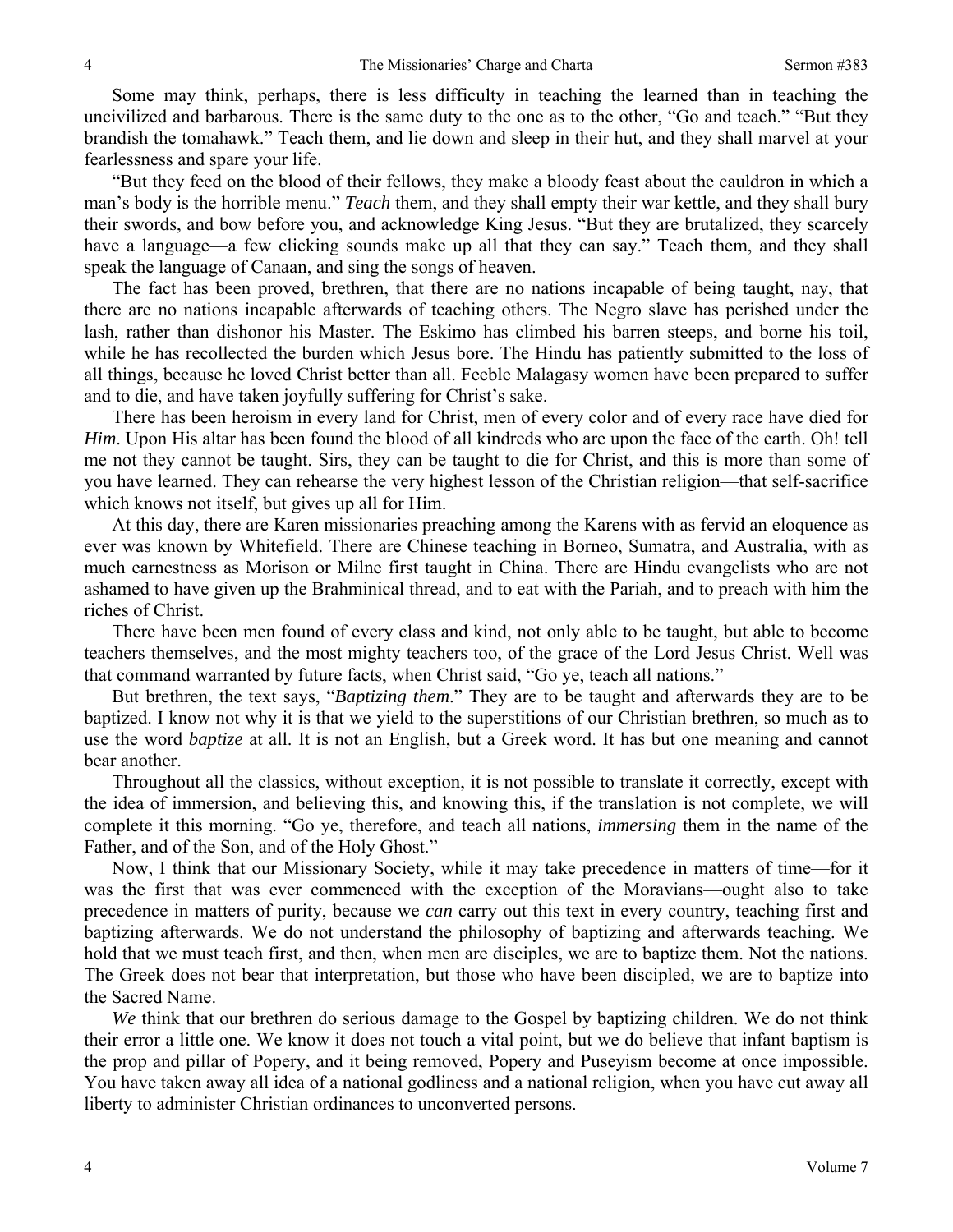We cannot see any evil which would follow if our brethren would renounce their mistake, but we can see abundant mischief which their mistake has caused, and in all kindness, but with all fidelity, we again enter our solemn protest against their giving baptism to any but disciples, to any but those who are the followers of the Lamb.

Throw down her hedges? Give her supper and her baptism to those who are not Christ's people? Break down her walls? Remove her barricades? God forbid! Except a man be renewed in heart, we dare not allow him to participate in the ordinances which belong to Christ's church. Oh! it is a disastrous thing to call unconverted children Christians, or to do anything which may weaken their apprehension of the great fact, that until they are converted, they have no part or lot in this matter.

Brethren, if you differ from me on this point, bear with me, for my conscience will not let me conceal this solemn truth. To you who agree with me I say, while our other friends can do in some things more than we can—and we rejoice in their efforts, and would heartily bless God that they have shown more activity than ourselves—yet we ought to be ashamed of ourselves if we are a whit behind.

We are a body of Christians who can fairly and purely teach and baptize. We can obey this command of Christ abroad, as well as at home, without running counter to our practice in one place by our practice in the other. We ought to be first and foremost, and if we be not, shame shall cover us for our unfaithfulness.

Again, I say, I hear that voice ringing in the Baptist's ear, above that of any other man, "Go ye, therefore, and teach all nations, baptizing them in the name of the Father, and of the Son, and of the Holy Ghost."

I have endeavored to be brief, but I find I have been long, and therefore pass at once to the argument with which the text commences.

**II.** The ARGUMENT is this, "All power is given unto me in heaven and in earth; go ye, *therefore*, and teach all nations."

Three things here. Christ had suffered, bled and died, He had now risen from the dead. As the effect of His finished work, He had as Mediator received all power in heaven and in earth. There is no allusion here to His inherent power that is not *given* to Him, that is His native right. He has, as God, all power in heaven and in earth. The text relates to Him as Mediator.

As Mediator, He had not this power once. He was weak, He was despised, He was forsaken, even of His God. But now, having finished the work which was given Him to do, His Father honors Him. He is about to lift Him to His right hand, and gives Him, as the result of resurrection, all power in heaven and in earth.

Three things, then. First, this is the picture of the church's history, and *therefore* she should teach all nations. Secondly, this is the church's right. Thirdly, it is the church's might. And for all these reasons she ought to teach all nations.

**1.** First, this is the church's *picture*. Christ suffers, bleeds, dies. Do you give up His cause? Do you look upon it as forlorn and desolate? He is nailed to the tree, the world abhors Him, fools gaze, and sinners laugh. Do you lay down your weapons and say, "It is idle to defend such a man as this"? It is all over now, He bows His head upon the cross. "It is finished," says He, and do your unbelieving hearts say, "Ay, indeed, it is finished. His career is over, His hopes are blighted, His prospects withered"?

Ah! little do you know that His shame was the mother of His future glory, that the stooping was the rising, that the crown of thorns was in fact the fruitful root out of which sprang the eternal crown of glory. He is put into the grave—do you say that there is the grave of all your faith could believe or your hope could suggest? He rises, brethren, and His resurrection takes effect, and fruit from the fact that He died and was buried. Do you not see the picture?

We have been sending out heralds of the cross these eighteen hundred years. They have landed upon many a shore to die. Fever has taken off its hundreds, cruel men have slain their scores, from the first day until now, the record of the mission is written in blood. Somewhere or other there always must be martyrs for Christ. It seems as if the church never could plow a wave without a spray of gore.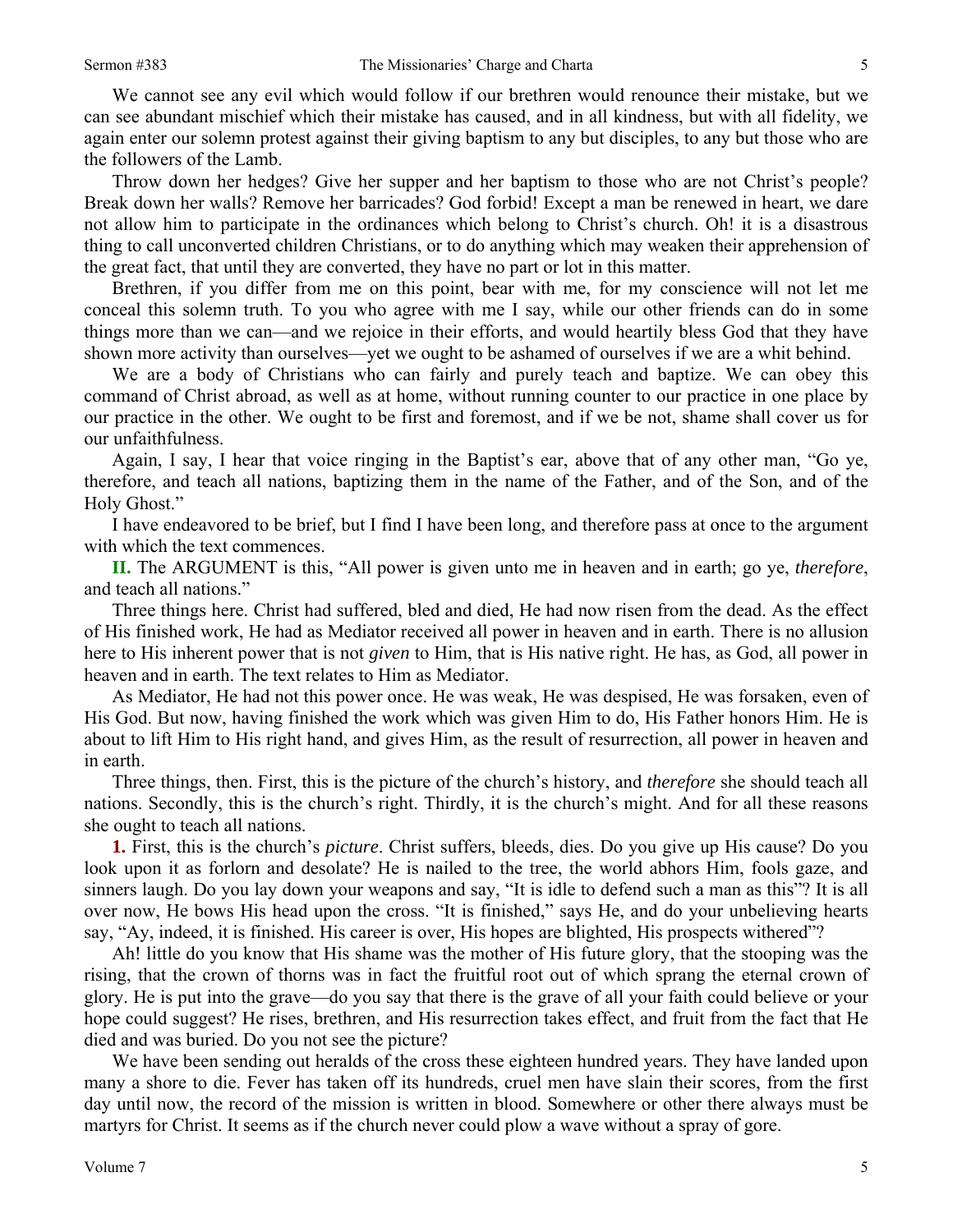She is still in Madagascar persecuted, afflicted, tormented, still are her ministers hunted about like partridges upon the mountains, and her blood is dying the shambles of her slayers. Do you give up all hope? Shall we, as we look upon the tombs of our missionaries, say that Christ's cause is dead? Brethren, as you turn over the long roll, and read the names of one after another who sleeps in Jesus, shall you say, "Let us close the doors of the mission house, let us cease our contributions. It is clear the case is hopeless and the cause can never have success"?

Nay, rather, the church must suffer that she may reign. She must die that she may live. She must be stained with blood, that she may be robed in purple. She must go down into the earth, and seem to be buried and forgotten, that the earth may help the woman, that she may be delivered of the man child.

Courage! Courage! Courage! The past is hopeful, because to the eye it seems hopeless. The cause is glorious, because it has been put to shame. Now, now let us gather the fruits of the bloody sowing, let us now reap the harvest of the deep plowing of agony and suffering which our ancestors have endured.

I think that no true-hearted Christian will ever give up any enterprise which God has laid upon him, because he fears its ultimate success. "Difficult," said Napoleon, "is not a French word." "Doubtful," is not a Christian word. We are *sure* to succeed, the Gospel *must* conquer. It is possible for heaven and earth to pass away, but it is not possible for God's Word to fail, and therefore it is utterly impossible that any nation, or kindred, or tongue should to the end stand out against the attacks of love, against the invasion of the armies of King Jesus.

Thus, then, you see a fair argument can be built upon the text. Inasmuch as Christ is to His people a picture of what they are to be, inasmuch as by His suffering all power was given to Him in heaven and in earth, so after the sufferings of the church, the wounds of her martyrs, and the deaths of her confessors, power shall be given to her in heaven and in earth, and she shall reign with Christ over the nations gloriously.

**2.** We now take a second view of the argument. This is the church's *right*. All power is given to Christ in heaven and in earth. What then? Why this—Kings and princes, potentates and powers, are you aware that your thrones have been given away? Do you know it, you crowned heads, that your crowns have been given—given away from you to one who claims to be King of kings, and Lord of lords?

Do you pass decrees forbidding the Gospel to be preached? We laugh at you! You have no power to prevent it, for all power is given unto Christ in heaven and in earth. Do you say that the missionary has no right upon your shores? The virgin daughter of Zion shakes her head at you and laughs you to scorn. She has right anywhere and everywhere, she has rights in heaven without limit, and rights in earth without bound, for all power is given to her Head in heaven and in earth, and she therefore has a patent, a claim which is not to be disputed, to take to herself all countries and all kingdoms, because the power above is given unto Christ.

What is that man doing on yonder shore? He has landed on an island in the South Seas. He is an intruder, banish him at once! Sirs, mind what you do, for surely you fight against God. But the man is sent away, he comes back again, or if not he, another. A severer edict is passed this time, "Let us slay him, that the inheritance may still be ours." But another comes, and another, and another.

Why do you stand up and take counsel together against the Lord, and against His anointed? These men are not intruders, they are ambassadors come to make peace. Nay, more, they are delegates from heaven, come to claim the rightful heritage of King Jesus. You, in putting them away as intruders, have denied the rights of Christ, but to deny is one thing and to disprove another. He has still a right to you, and therefore has the missionary still a right to come whithersoever he will, preaching the unsearchable riches of Christ.

Once or twice in my life I have met with some miserable little ministers, who, when I have gone into a village to preach, have questioned my right to preach in the village, because I ought to have asked them first or to have consulted them. And can Christian men look on a district as their own dominion, and reckon God's servant as a poacher on their estates or a brigand in their territories? Is there any place on this earth that belongs to any man so that he can shut out God's ministers?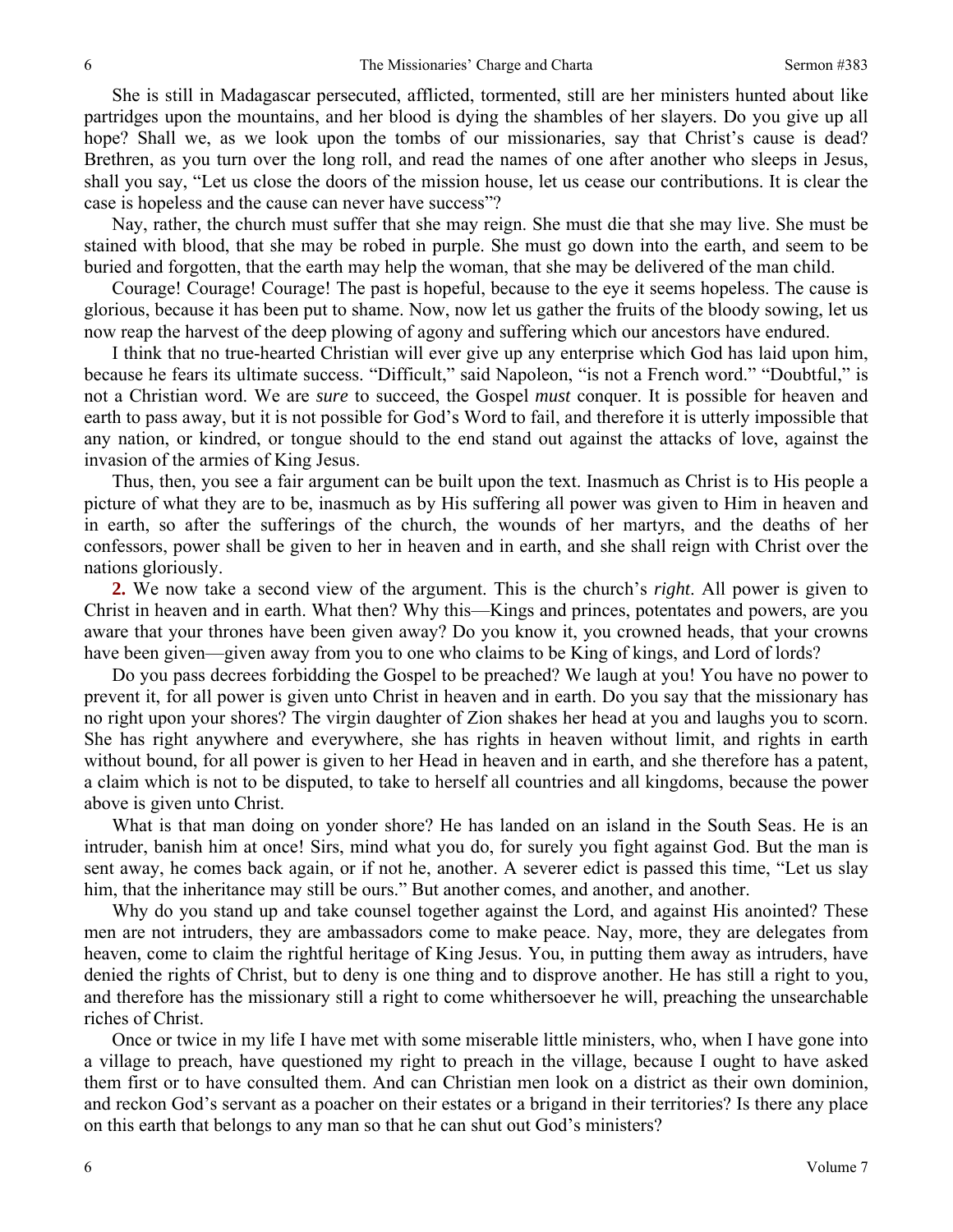We once for all put our foot upon any claim so ridiculous. Wherever there is found a man, there is the minister free to preach. The whole world is our parish. We know of no fetter upon our feet and no gag upon our lips. Though kings should pass laws, the servants of Christ can bear the penalty, but they cannot disobey their Master. Though the Emperor should say the Gospel should not be preached by any unauthorized denomination in France, as I have heard he has said of late, we care not for him.

What cares the church for a thousand Emperors? Their resolutions are mockery, their laws waste paper. The church never was yet vassal to the State, or servile slave to municipalities, and powers, and she neither can nor will be. At all the laws of states, she laughs and utterly defies them, if they come in the way of the law of Christ which says, "Teach the gospel to every creature."

Brethren, I say, the church has a right anywhere and everywhere—a right, not because she is tolerated, the word is insult—not because the law permits, the law permitting or not permitting, tolerated or untolerated, everywhere beneath the arch of God's heaven, God's servants have a right to preach. Oh that they would claim the right, and in every place teach and preach Jesus Christ continually!

**3.** But now, lastly, it seems to me that the argument of the text contains the church's *might*. "All power is given unto me in heaven, and in earth; go ye, therefore, and teach all nations, baptizing them in the name of the Father, and of the Son, and of the Holy Ghost." You have power to teach, fear not. Let this be your encouragement, you must succeed, you shall prevail. There never lived another man save Christ, who could say, "All power is given me on earth."

Canute puts his throne by the side of the sea, but the waves wet his person, and prove to his flattering courtiers that he is but a man. What power have kings over the lightning or the rushing winds? Can they control the tides or bid the moon stand still? Power is not given unto man, even upon earth. Much less could any man say, all power in heaven belonged to him.

This is a singular expression, one which only could be used by Christ. And if any other should attempt to use it, it were an imposition and a blasphemy. But the Lord Jesus Christ can say today, as He said then, "All power is given unto me in heaven and in earth."

Let us think, then, all power is given to Christ in providence. Over common daily events He has supreme authority. You have launched upon the sea, upon a mission voyage. He rules the waves and wings the winds. Fear not, for tempest is His trembling slave. You have come near the shore, but there are hidden reefs and sunken rocks. Fear not, for all power is given to Him in the lowest deep to guide you safely and to bring you to your desired haven.

A band of men meet you upon the shore, brandishing their weapons. You are unarmed, you have nothing but the Word. You shall now prove that, "More is He that is with you than all they that be with them." Go, in this your might. All power is given to Christ—power over the wills of men, as well as over the waves of the sea.

But political occurrences prevent your landing on a certain country, through treaties, or a want of treaties, there is no room for the missionary in such and such an empire. *Pray* and the gates shall be opened. *Plead* and the bars of brass shall be cut in twain. Christ has power over politics. He can make wars and create peace with a view to the propagation of His Word. He can change the hearts of princes, and preside in the counsels of senates. He can cause nations that have long been shut up to be opened to the truth.

And indeed, what a wonderful proof we have had of late, that all power belongs unto Christ, for human skill has been yoked to the chariot of the Gospel. How wondrously, my brethren, have the inventions of man of late years progressed! How could we have preached the Gospel to all nations how could we have even known that America existed, if it had not been that the Lord put it into the mind of Columbus to discover the New World!

And how wearisome our life, if with the ordinary slow navigation of the ancient times, we had to journey among all nations! But now we are carried across the waves so rapidly that distance is annihilated and time forgotten. Truly God has opened up the world and brought it to our threshold. If He has not made a smaller world, at least He has made it more convenient and nearer to our hand.

7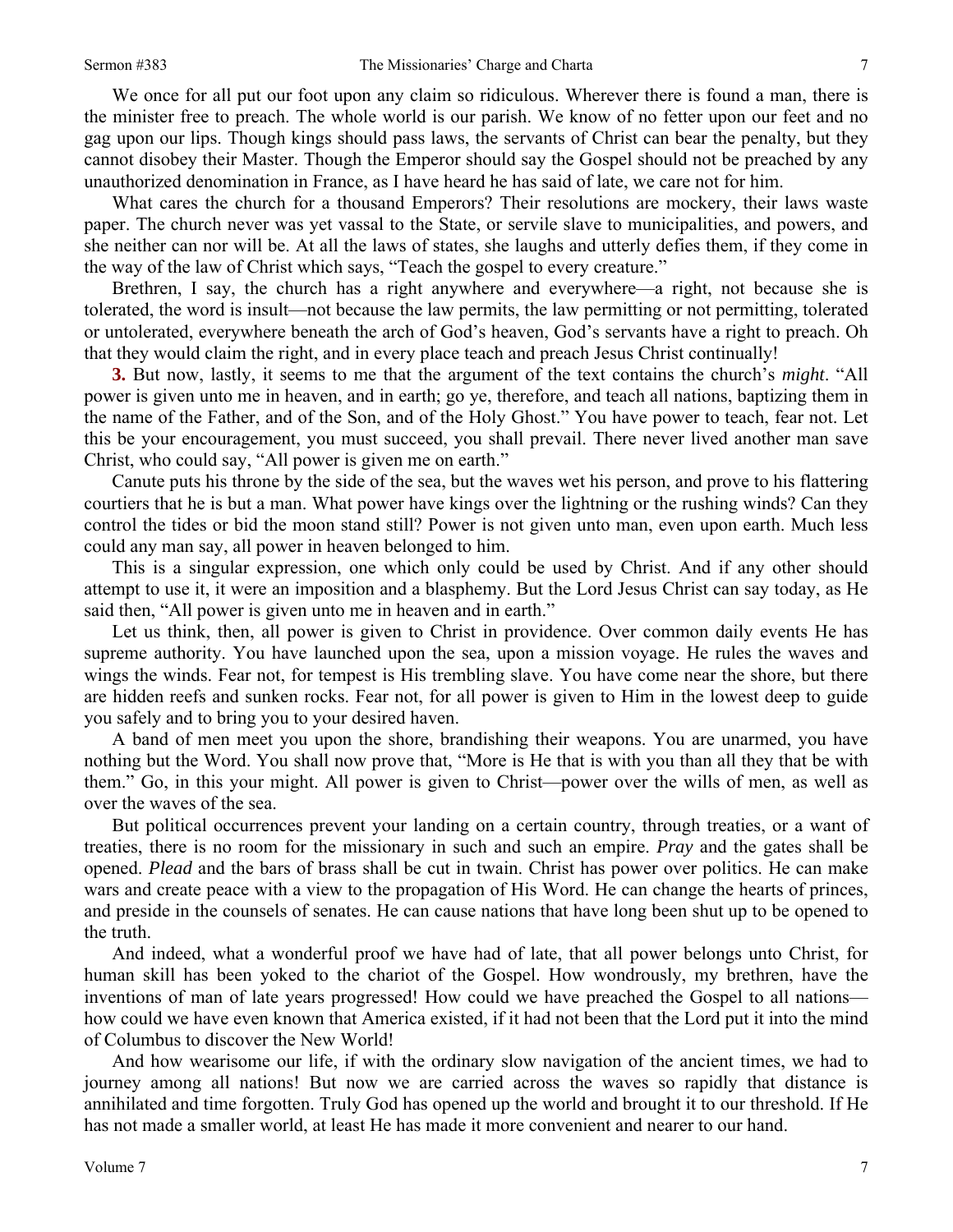And then, see how countries which once could not be reached, have been opened to us. The Celestial King of China, the rebel prince, invites us to come and preach. He does not merely permit—he invites*.*  He builds places of worship. He is prepared, he says, that his brethren should come and teach him, and teach all his subjects, for they are imperfectly taught in the things of God. And the Imperial Sovereign of China too, though he does not invite, permits the missionaries to go among his millions. There is perfect liberty for us to preach to four hundred millions of persons who before had never seen the light of Calvary.

And there is India too, given up to our dominion. And the old Company, which always impeded us, rolled up in its shroud and laid in its grave. And there are other lands and other places which once seemed to be environed by impassable mountains, into which we have now a road. Oh, for the will to dash through that road riding upon the white horses of salvation! Oh, for the heart, the spirit, and the soul to avail ourselves of the golden opportunity and to preach Christ where He has never been preached before! All power, then, we can clearly see, over everything in this world has been given to Christ, and has been used for the propagation of His truth.

But brethren, let us recollect that power is given to Christ in heaven as well as on earth. All angels bow before Him, and the cherubim and seraphim are ready to obey His high behests. Power is given to Him over the plenitude of the Holy Spirit. He can pour out the mysterious energy in such abundance that nations can be born in a day. He can clothe His ministers with salvation and make His priests shout aloud for joy. He has power to intercede with God, and He shall presently send out men to preach, presently give the people the mind to hear, and give the hearers the will to obey.

We have in the midst of us today our Leader. He is not gone from us. If His flesh and blood be absent, yet in body as well as spirit He still lives, adorned with the dew and beauty of His youth. As for the Mahomedan, *his* leader has long ago rotted in his coffin, but ours lives, and because He lives, His truth and His cause live also.

We have with us today a Leader whose power is not diminished, whose influence in the highest heavens has suffered no impairing. He is universal Lord. Oh, let our efforts be worthy of the power which He has promised. Let our zeal be in some respect akin to His zeal and let our energy prove that the divine energy has not been withdrawn.

I wish that I could preach this morning, but the more earnest I feel, the more scant are my words with which to express my emotions. I have prayed to God, and it is a prayer I shall repeat till I die—I have prayed that out of this church there may go many missionaries. I will never be content with a congregation, or with a church, or even with ministers, many of whom have already gone out of our midst. We must have missionaries from this church. God's people everywhere will I trust aid me in training young soldiers for my Master's army. God will send the men, and faith will find the means, and we will ourselves send out our own men to proclaim the name of Jesus.

Brethren, it is a singular thing there are some young men who get the idea into their minds that they would like to go into foreign lands, but these are frequently the most unfit men, and have not the power and ability. Now, I would that the divine call would come to some gifted men. You who have, perhaps, some wealth of your own, what could be a better object in life than to devote yourself and your substance to the Redeemer's cause?

You young men who have brilliant prospects before you, but who as yet have not the anxieties of a family to maintain, why, would it not be a noble thing to surrender your brilliant prospects, that you may become a humble preacher of Christ? The greater the sacrifice, the more honor to yourself, and the more acceptable to Him. I have questioned my own conscience, and I do not think I could be in the path of duty if I should go abroad to preach the Word, leaving this field of labor.

But I think many of my brethren now laboring at home might with the greatest advantage surrender their charges, and leave a land where they would scarce be missed, to go where their presence would be as valuable as the presence of a thousand such as they are here. And oh! I long that we may see young men out of the universities, and students in our grammar schools—that we may see our physicians,